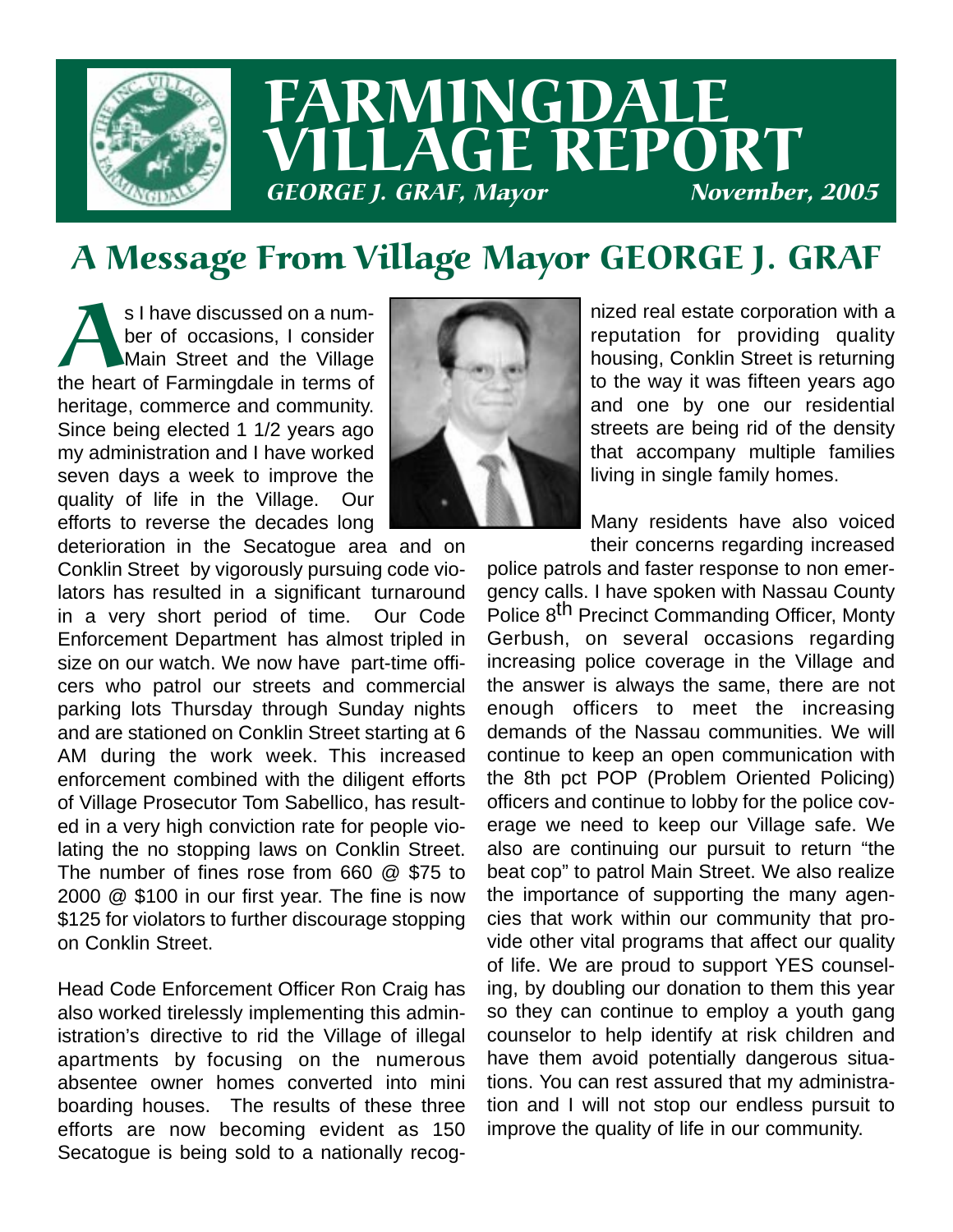#### Chase Bank Opens on Main Street



**Mayor George Graf is shown here at the ribbon cutting for the new Chase Bank at 334 Main Street (the old Mandee's). Shown with the Mayor are Chase VP and Branch Manager Frank Jaraba (left), Nancy Lawlor, Chase Sr. VP (Right Center) and James Chalmers, Chase VP & District Manager. The grand opening celebration featured live banjo music and singing, free cotton candy, hot dogs, drinks, face painting and a caricature artist. The beautiful new branch stretches from the Main Street entrance to the back parking lot and offers full banking services. Farmingdale was one of at least 20 "downtown" locations that were under consideration for a "store front" branch. According to the Chase officials, Farmingdale was chosen because of its thriving business district and its "beautiful Main Street".**

#### Cathrine Grassi Named Village Hall Volunteer of the Year



**Village of Farmingdale resident Catherine Grassi was awarded a proclamation by Mayor Graf recognizing her as the Village Hall Volunteer of the year. Mrs. Grassi has been helping out in various duties in the Village Clerks office throughout the past year. Pictured:Ms. Grassi proudly displays her award with Mayor Graf and her family. left to right top row: Lisa Waszkiewicz (daughter), Danny Grassi (grandson), James Grassi (Son), Catherine, Ralph Grassi (husband), T.R. Waszkiewicz (grandson), Kristy Grassi (daughter-in-law), Thomas Waszkiewicz (son-in-law) left to right bottom row: P.J. Waszkiewicz (grandson), Katie Waszkiewicz (granddaughter) Jimmy Grassi (grandson), Kimberlee Waszkiewicz (granddaughter).**

### Village Places Cigarette Receptacles on Main Street

The Village of Farmingdale, continuing their efforts to keep Main Street as clean as possible, have purchased cigarette cans that have been placed strategically throughout the Village. Working in conjunction with the Farmingdale Chamber of Commerce, the DPW Department chose various businesses that would have the greatest need for the **Pictured l-r: Village of** containers. The local businesses selected have agreed to put them out agreed to put them out chamber of Commerce<br>when they open and take President Pete Yovine, them in when they close. The Village encourages all smokers to utilize these **General Manager Bol**receptacles.



**Farmingdale Dept. of Public Works Superintendent Fred Zamparelle, Farmingdale President Pete Yovine, Chamber Exec. VP Ralph Ekstrand, Fred Bollinger, linger's Restaurant.** 

#### Farmingdale Community Summit Holds Second Annual Homecoming



**Mayor Graf attended the 2nd Annual Farmingdale Community Summit Homecoming Dinner at the Stuart Thomas Manor. Each year the Summit invites its members and any interested potential members to an informal dinner buffet. The representatives from the various organizations have an opportunity to describe what they are about and explain what events they are planning for the upcoming year. The Summit is responsible for Farmingdale Jumps, Farmingdale Reads, The Summit Expo, The 9/11 monument at the Farmingdale Public Library and the Farmingdale Family in Need Fund. The Summit usually meets the second Thursday of each month at 7PM in the Farmingdale Public Library. Pictured l-r: Mayor Graf is shown here with Summit Board Members l-r: Ellen Kramer, Debbie Podolski, Ken Ulric and Dan Kornfeld and Farmingdale Chamber of Commerce President Pete Yovine (right). Missing from the photo Summit President Tom Sabellico and Board Member ex Officio Dr. Roberta Gerrold.**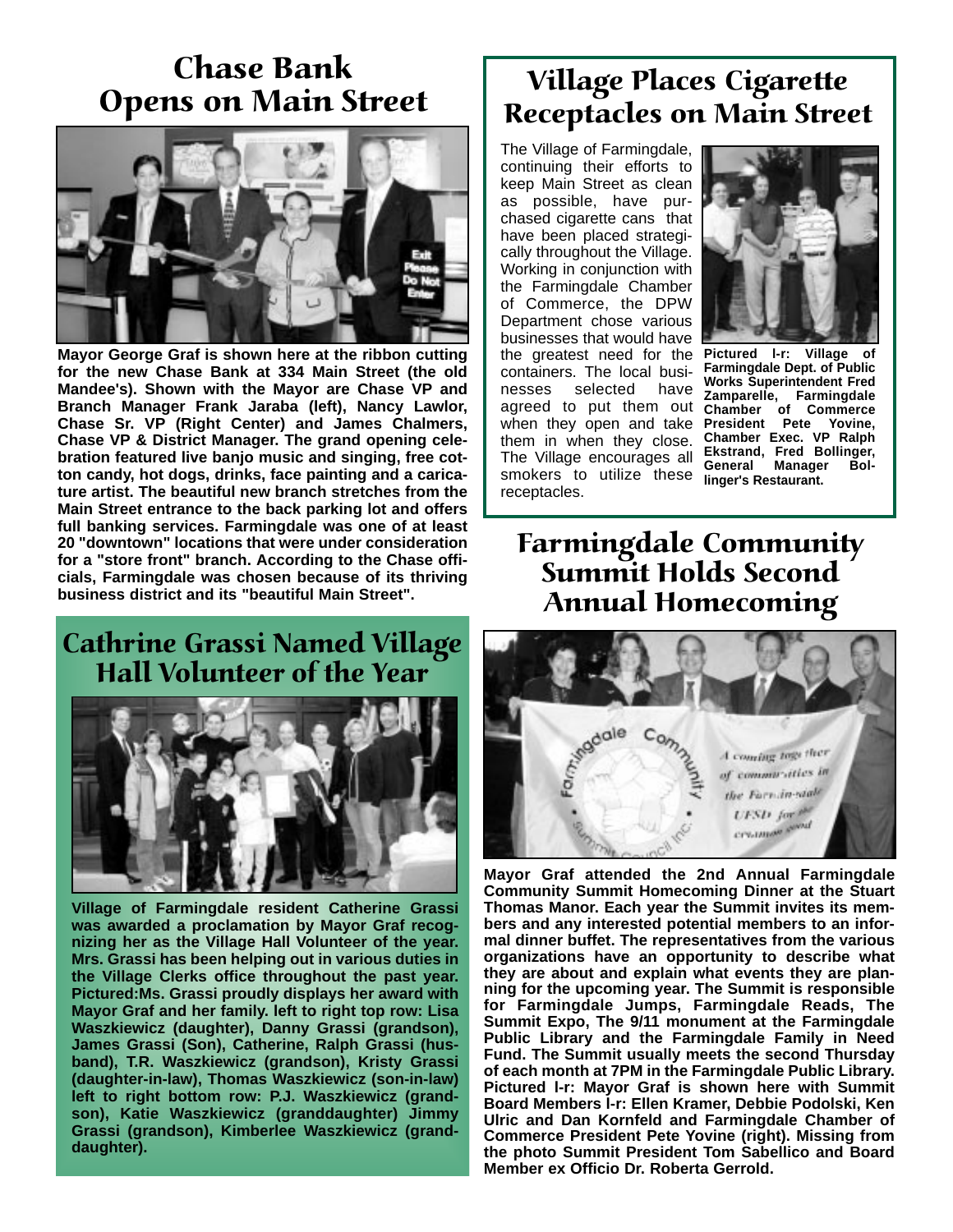Farmingdale Bethpage Historical Society Installs Officers and Honors Retiring Executive Board Members



**Officers and trustees were inducted at the recent FBHS Installation Dinner (Left to Right) Jeanne Buck, corresponding secretary; Mildred Johnston, vice president; Larry Jorgensen, president; Gail Goldschrafe, recording secretary; Nancy White, trustee; Bill Brochu, trustee; Village Mayor George J. Graf; Roy Douglas, Long Island Republic Airport Historic Society, installing officer and speaker; Bill Johnston, Village historian and FBHS program coordinator.**



**Retiring FBHS trustees Arthur E. Kranz (far left) are George Schriro (far right) are shown with their wives Gertrude Kranz (second from left) and Patricia Schriro receive congratulations and appreciation from Village Mayor George J. Graf (second from right) and Larry Jorgensen, FBHS president (third from right).**

#### Good Neighbor Rules



With Fall now upon us, we would like to remind you of the Village's Good Neighbor Rules. The operation of any landscaping equipment, such as lawn mowers, leaf blowers and edgers

is prohibited on Sundays, holidays and before 8AM on all other days. As a reminder, all commercial and residential

landscapers, even if licensed in the town or

county, must be licensed by the Village of Farmingdale (licenses can be obtained at Village Hall).

As a courtesy to your neighbors, do not bring yard waste and other garbage to the curb until after sunset the night before garbage pickup (every Tuesday and Friday). Empty garbage cans should be brought in within two hours after pick up.

Up to 10 bags of leaves may be placed curbside on Tuesday nights for pick up by the Town of Oyster Bay on Wednesday Morning.

Residents may also rake loose leaves into the street for the Village leaf vacuum to pick up. If choosing to do so, please keep in mind that although this service circulates through the community daily, it only reaches the individual streets about once every ten days.

Please remember to drive carefully and obey all speed limits when driving through our residential streets and always watch for children playing.

### Kiwanis Hold Annual Rag A Muffin Parade



**Village of Farmingdale Mayor George Graf (center) with some of the marchers at the beginning of the Parade.**



**Village of Farmingdale Trustee Ted Dorfmister and Mayor Graf kick off the Parade.**



**Costume Contest Winners with Kiwanis Parade Chairperson Rosemary Trudden (back right).**